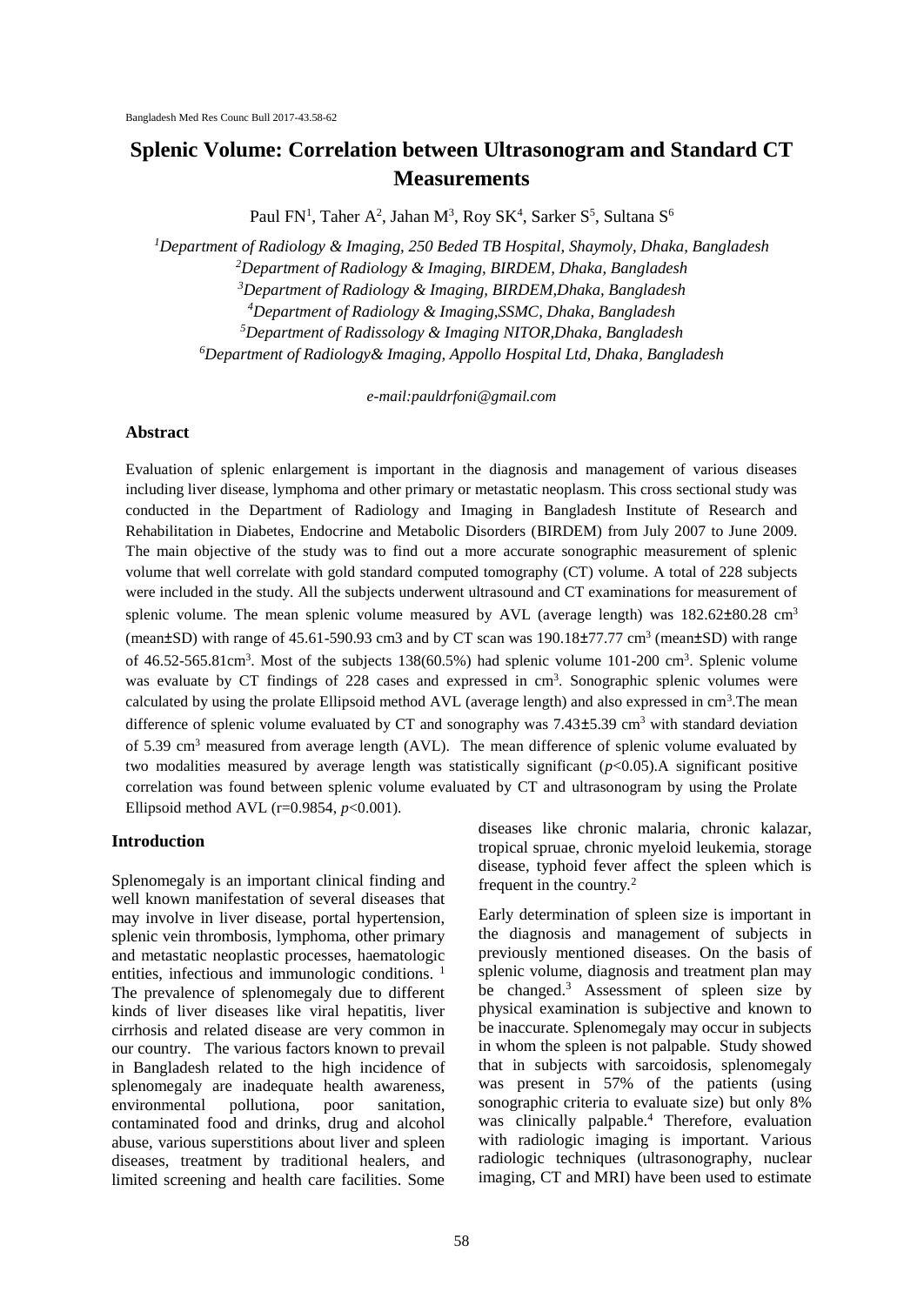organ volumes. Among them, sonography is a quick, simple and relatively inexpensive modality that carries no risk of ionizing radiation. The portability of sonography makes it useful in imaging subjects in the intensive care unit (ICU) and coronary care unit (CCU),who may be too unstable for transport to the imaging place.

Several studies showed that the methods of splenic volume measurement by USG and CT with correlation of their findings with each other. Splenic volume, based on CT scan and splenic size based upon radiologist's impression, clinician's assessment are well correlated. A variety of bias determines and/or affects the radiologist's assessment of liver size but not of splenic size.<sup>5</sup>

Assessment of splenic size, based on subjective parameters or a longitudinal length by ultrasonogram alone, but spleen is an irregularly shaped three dimensional organ that may enlarge at different rates in its various dimensions (length, width and thickness). So, physical examination and imaging using one-dimensional measurement may underestimate the organ size. Multidimensional ultrasonographic measurement is a rapid, reliable and low-cost method for detecting the true spleen size. <sup>7</sup> This realization promotes to establish a more objective means to confirm the size of the spleen by volume using sonography. A study by Loftus et al on cadavers found a clear linear relationship between a sonographic measurement of splenic length and the actual length, volume and weight as measured at autopsy.<sup>8</sup>

No study has so far been available in the country in the field of evaluation of splenic volume determined by ultrasonographic modality that well correlates with splenic volume measured by helical CT which considered as gold standard. Therefore, this study was designed to find out a sonographic method in the accurate determination of splenic volume for diagnosis and follow-up.

#### **Materials and Methods**

This cross sectional study was carried out from July 2007 to June 2009. The study protocol was approved by the Ethical Review Committee, of the BIRDEM, Dhaka. A total of 234 subjects were consecutively selected having age more than 12 years of both sexes, and those who were advised for both USG and CT. Subjects with difficulty in identification of splenic margin by USG and having motion or breathing artefacts were excluded from the study. Finally, 228 subjects comprising 144 males and 84 females were of 21-83 years age group enlisted in the study. Spleen is a reddish and the largest single mass of lymphoid tissue in the body. Its shape varies from a slightly curved wedge to a 'domed' tetrahedron and has a notched anterior border. It lies just beneath the left half of the diaphragm close to the ninth, tenth, and eleventh ribs. The long axis lies along the shaft of the tenth rib and its lower pole extends forward only as far as the mid-axillary line. The size and weight of the spleen vary with age and between the sexes. In the adult, it is usually 12 cm long, 7 cm broad and between 3 and 4 cm wide.

Informed consent was obtained from each participant. At first, ultrasonography and then CT scan were done on the same day. The researcher himself evaluated the splenic measurements of transabdominal sonography and CT volume measurement with the help of experience technologists, and reviewed by two radiologists without prior knowledge of the interpretations of the other to eliminate bias.

Ultrasonographic examination was performed by Siemens, Antares sonoline and Medison sonoace 8000 live [prime]. All CT studies were obtained by helical CT scanner (Siemens, Somatom Emotion duo). During USG the subjects were placed on right posterior oblique position and scanned during suspended respiration. The spleen size was measured in the sagittal plane in the standard oblique coronal orientation to record the maximal length (in centimeters) of the spleen. The transverse plane, perpendicular to the oblique coronal plane, was then measured to record the transverse width and anteroposterior thickness (in centimeters). The transverse dimension of the spleen was measured as the greatest dimension in the transverse plane, and the width was measured as the shortest distance from the hilum to the outer convexity of the spleen. $3$  In case of CT, volume software on the workstation calculates the total volume by adding the volume estimated from the area to the thickness of the spleen on each image.

Collected data were checked, edited and analysed using SPSS software. To see the difference between the measurements paired t tests were performed. Correlation between the measurements was also done.

## **Results**

The mean ML (maximum length) in the study was 10.39±1.51 cm (mean±SD) with range (7.16- 14.0)cm, the mean CCL (Craniocaudal length) was 4.66±0.91 cm (mean ±SD) with range (2.40-7.90) cm, the mean W (maximum width) was 9.65±1.39 cm (mean±SD) with range of (5.40-14.40) cm, the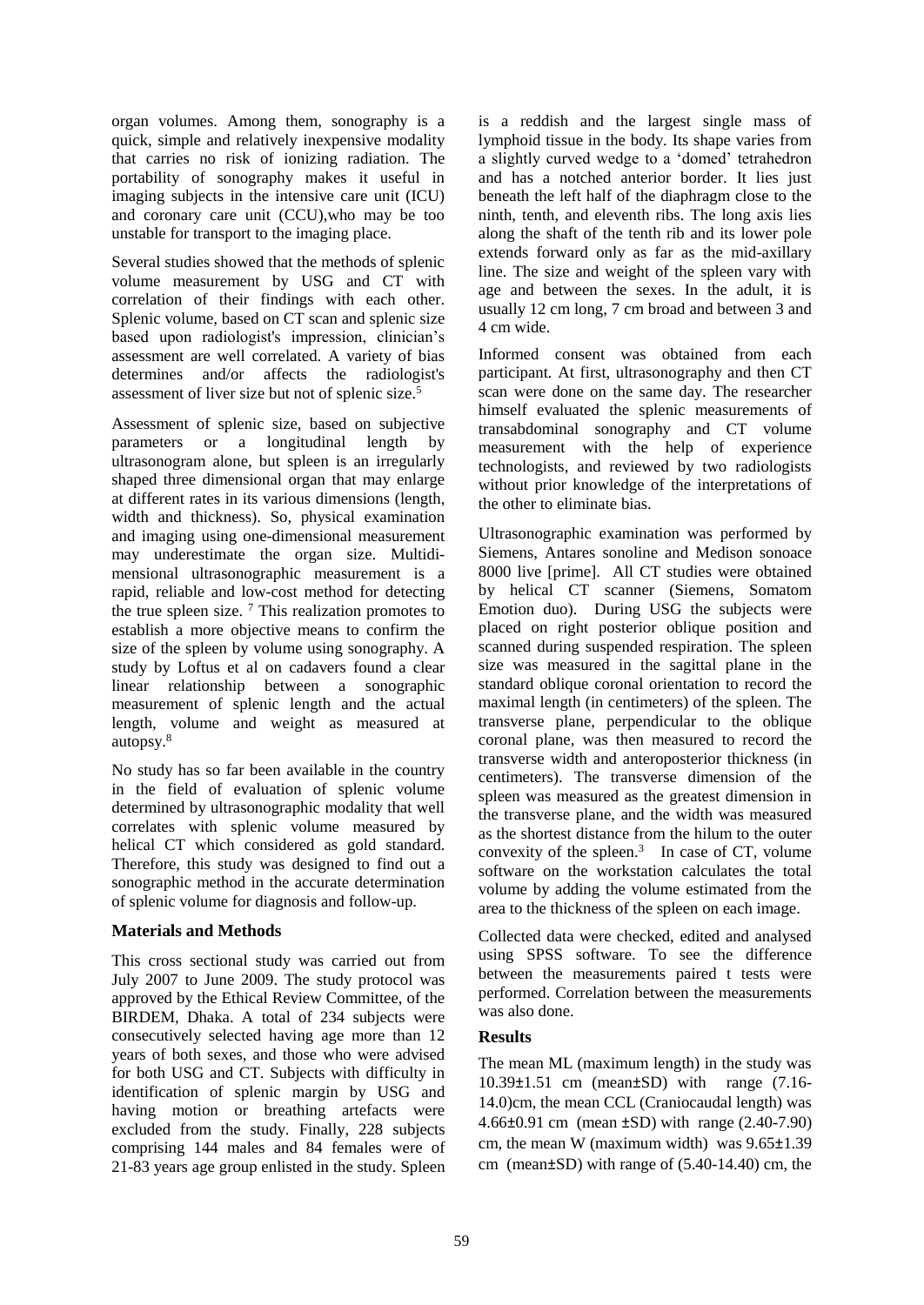mean T (thickness) was 4.59±0.72 cm (mean± SD) with range (2.80-6.90) cm (table I).

**Table I:** Sonographic splenic measurement of the study subjects  $(n=228)$ 

| USG findings (cm)         | Mean  | $+SD$      | Range           |
|---------------------------|-------|------------|-----------------|
| ML (Maximum length)       | 10.39 | $\pm 1.51$ | $(7.16-14.0)$   |
| CCL (Craniocaudal length) | 4.66  | $+0.91$    | $(2.40 - 7.90)$ |
| W (Maximum width)         | 9.65  | $+1.39$    | $(5.40-14.40)$  |
| T (Thickness)             | 4.59  | $+0.72$    | $(2.80 - 6.90)$ |

**Table II:** Sonographicaly determined splenic volume using the Prolate Ellipsoid method (n=228)

| Conventional prolate                 | Mean   | $+SD$       | Range                                       |  |
|--------------------------------------|--------|-------------|---------------------------------------------|--|
| ellipsoid                            |        |             |                                             |  |
| $0.524 \times W \times T \times ML$  | 251.62 |             | $\pm 107.08$ (68.37-807.0 cm <sup>3</sup> ) |  |
| $0.524\times W\times T\times CCL$    | 113.65 | $\pm$ 54.76 | $(22.85 - 374.87)$                          |  |
|                                      |        |             | $\text{cm}^3$ )                             |  |
| $0.524 \times W \times T \times AVL$ | 182.62 | $\pm 80.28$ | $(45.61 - 590.93)$                          |  |
|                                      |        |             | $\text{cm}^3$                               |  |

Table III: Comparison of CT and sonographically determined splenic volume (n=228)

|                                                                       | Difference<br>(cm <sup>3</sup> ) | Percent<br><b>Difference</b><br>(%) | $+SD$<br>(cm <sup>3</sup> ) | P<br>value         |
|-----------------------------------------------------------------------|----------------------------------|-------------------------------------|-----------------------------|--------------------|
| volume $-JISG$<br>CT.<br>volume<br>$(0.524\times W\times T\times ML)$ | 61.44                            | 32.4                                | 34.81                       | 0.001 <sup>s</sup> |
| volume-USG<br>CT<br>volume<br>$(0.524\times W\times T\times CCL)$     | 76.53                            | 41.0                                | 27.81                       | 0.001 <sup>s</sup> |
| volume-USG<br>CT<br>volume<br>$(0.524\times W\times T\times AVL)$     | 7.43                             | 4.3                                 | 5.39                        | 0.001 <sup>s</sup> |

Splenic volume was evaluated by CT findings of 228 cases and expressed in cm<sup>3</sup>. Sonographic splenic volumes were calculated by using the Prolate Ellipsoid Method AVL, ML, CCL, and was also expressed in cm<sup>3</sup>. Significant positive correlations were found between splenic volume evaluated by CT and ultrasonogram by using the Prolate Ellipsoid average length (figure1) or maximum length or craniocaudal length.

Correlation between splenic volume evaluated by CT findings with sonographically determined splenic volumes using the Prolate Ellipsoid method according to average length (n=228).



Figure 1: The scatter diagram shows significant relationship ( $r=0.9854s$ ) between splenic volume evaluated by CT findings and sonographically determined by using the Prolate Ellipsoid Method according to average length



#### **Figure 2:**

a) Transverse sonogram illustrates method of determining width and thickness of spleen. Width is measured as greatest overall dimension and thickness is measured as shortest distance between hilum and outer convex surface of spleen.

b) The longitudinal sonogram illustrate method of determine maximum and craniocaudal lengths. Maximum length is measured as greatest overall dimension and craniocaudal length is measured from superior margin to most inferior margin of spleen



**Figure 3**: Splenic contossur traced with light pen at CT viewing console

#### **Discussion**

Although gross splenomegaly should be detected clinically, this will not be possible when the enlargement is minor and the spleen is not palpable. Therefore, evaluation by imaging is necessary. Measurement of splenic volume by sonography is the most sensitive method for identifying non palpable splenomegaly. The simplicity and availability has made ultrasonography the primary method of examination of abdominal organs.

There are several formulae to measure the splenic volume by ultrasonography, that correlate well with splenic volume measured by gold standard computed tomography.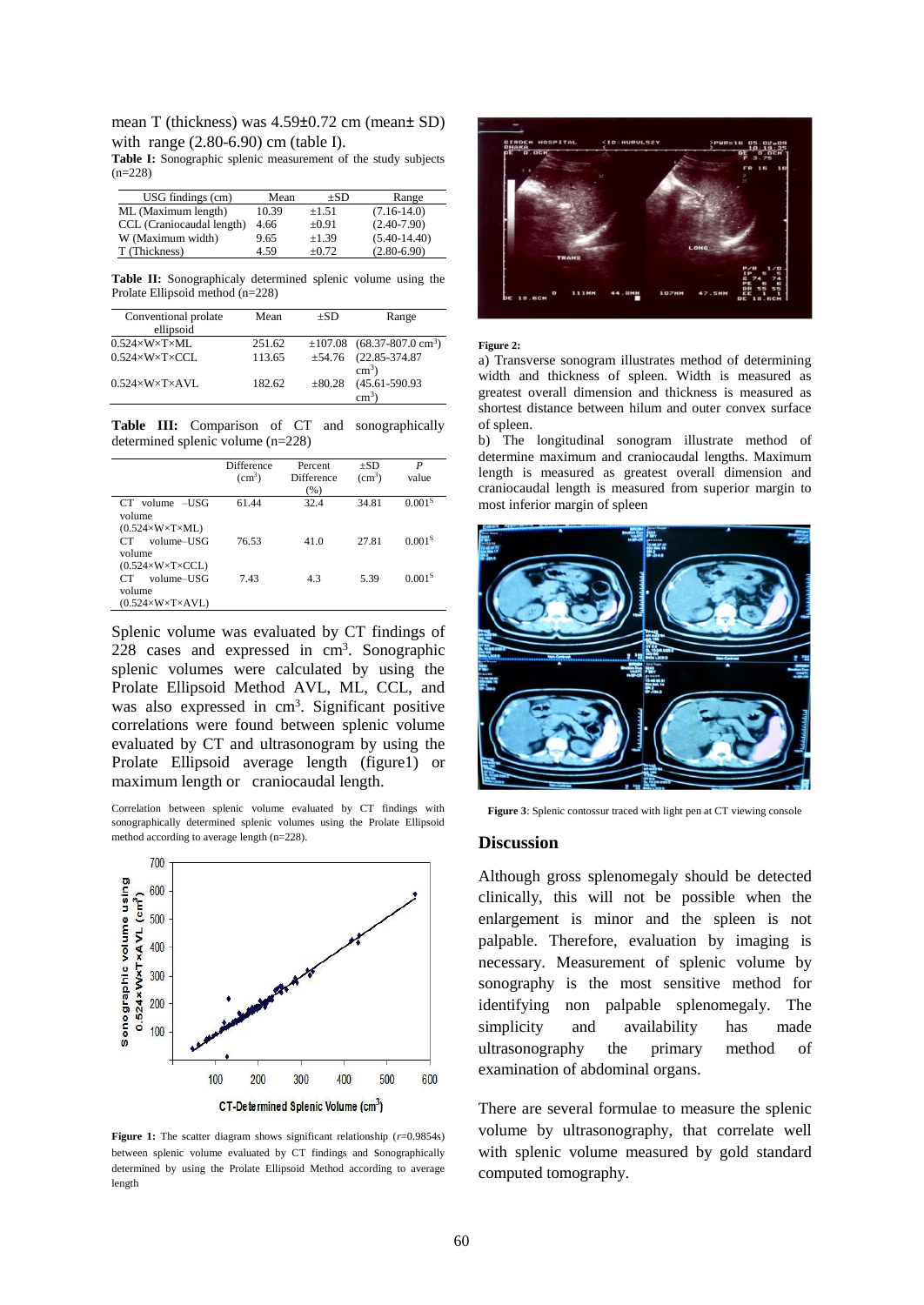This study was carried out with an objective to find out a more accurate sonographic measurement of splenic volume and to observe the correlation between different sonographic splenic volume measurements with CT volume.

It was observed that the mean splenic volume was 190.18±77.77 cm<sup>3</sup> (mean±SD) with splenic volume range of  $46.52 - 565.81$  cm<sup>3</sup> in CT evaluation. Most of the subjects (60.5%) had splenic volume 101-200 cm<sup>3</sup>. Yetter et alfound the mean splenic volume was 512.6±349.1cm<sup>3</sup> (mean±SD) with splenic volume range of 38.6- 1448.1 cm<sup>3</sup> in CT evaluation, which is higher with the present study, this may due to cirrhotic subjects enrolled in their study.<sup>3</sup>

Odorico et al showed in their series that the mean length was 9.11±1.24 cm, mean width 9.55±1.24 cm, thickness 4.09±0.79 cm and ellipsoid splenic volume was  $191.54 \pm 71.91$  cm<sup>3</sup>, which is almost consistent with the present study, where the mean ML (maximum length) was 10.39±1.51 cm (mean ±SD) with range (7.16-14.0) cm, the mean CCL (craniocaudal length) was 4.66±0.91 cm (mean ±SD) with range (2.40-7.90) cm, the mean W (maximum width) was 9.65±1.39 cm (mean±SD) with range  $(5.40-14.40)$ cm, the mean T (thickness) was  $4.59\pm0.72$  cm (mean  $\pm$ SD) with range (2.80-6.90) cm and the mean splenic volume was  $182.74 \pm 80.95$  cm<sup>3</sup> (mean $\pm$ SD) with splenic volume range of  $(45.61-590.93)$  cm (using AVL).<sup>1</sup>

The mean splenic volume measured by ML, it was observed that the (mean±SD) value was 251.62±107.08 cm<sup>3</sup> with range of 68.37-807.0 cm<sup>3</sup>, by CCL was  $113.65 \pm 54.76$  cm<sup>3</sup> (mean $\pm$ SD) with range of  $22.85 - 374.87$  cm<sup>3</sup> and by AVL was 182.62±80.28 cm<sup>3</sup> (mean±SD) with range of 45.61-590.93 cm<sup>3</sup> . Yetter et al observed that the mean splenic volume measured by maximum length (ML) was  $528.7\pm314.5$  cm<sup>3</sup> with range of 68.3-1717.4cm<sup>3</sup>, by CCL was 450.8±302.7 cm<sup>3</sup> (mean  $\pm$ SD) with range of 29.5-1441.2 cm<sup>3</sup> and by AVL was  $508.1\pm312.7$  cm<sup>3</sup>(mean $\pm$ SD) with range of 50.9-1580.5 cm<sup>3</sup> , which is higher with the present study.This might be due to cirrhotic subjects, but the splenic volume was closely

matched with CT measurement, which is consistent with the present study findings.<sup>3</sup>

Mean difference of splenic volume evaluated by CT and sonography was  $61.44\pm34.81$  cm<sup>3</sup> measured from ML and the percentage difference was 32.4%. The mean different of splenic volume evaluated by two modalities measured by ML was statistically significant  $(p<0.05)$ , which is comparable with Yetter et al study, where they found the percentage difference was 10.6%.<sup>3</sup>

Mean difference of splenic volume evaluated by CT and sonography was 76.53±27.81 measured from CCL and the percentage difference was 41.0%. The mean difference of splenic volume evaluated by two modalities measured by CCL was statistically significant  $(p<0.05)$ , which is also comparable with Yetter et alstudy, where they found the percentage difference was 14.4%.<sup>3</sup>

Mean difference of splenic volume evaluated by CT and sonographY was  $7.43\pm5.39$  cm<sup>3</sup> measured fromAVL and the percentage difference was 4.3%. The mean different of splenic volume evaluated by two modalities measured by AVL was statistically significant  $(p<0.05)$ , which is closely resemble with Yetter et al study, where they found the percentage difference was 1.9%.<sup>3</sup>

A significant positive correlation (*r*=0.9854, *p*<0.001) was found between splenic volume evaluated by CT and uitrasonogram determined by AVL using the prolate Ellipsoid Method, which is a little higher with Yetter et al findings, where they found significant correlation (*r*=0.8636, *p*<0.001).<sup>3</sup>

Similarly, a significant positive correlation but less than AVL correlation  $(r=0.8696, p<0.001)$  was found between splenic volume evaluated by CT and ultrasonogram determined by ML. It was also found a significant positive correlation (*r*=0.8640, *p*<0.001) between splenic volume evaluated by CT and ultrasonogram determined by (CCL) which is also less than AVL correlation.

Based on the findings of the study and the findings of other researchers, it is conceivable that sonographically measured splenic volume by average length (AVL) with help of formula